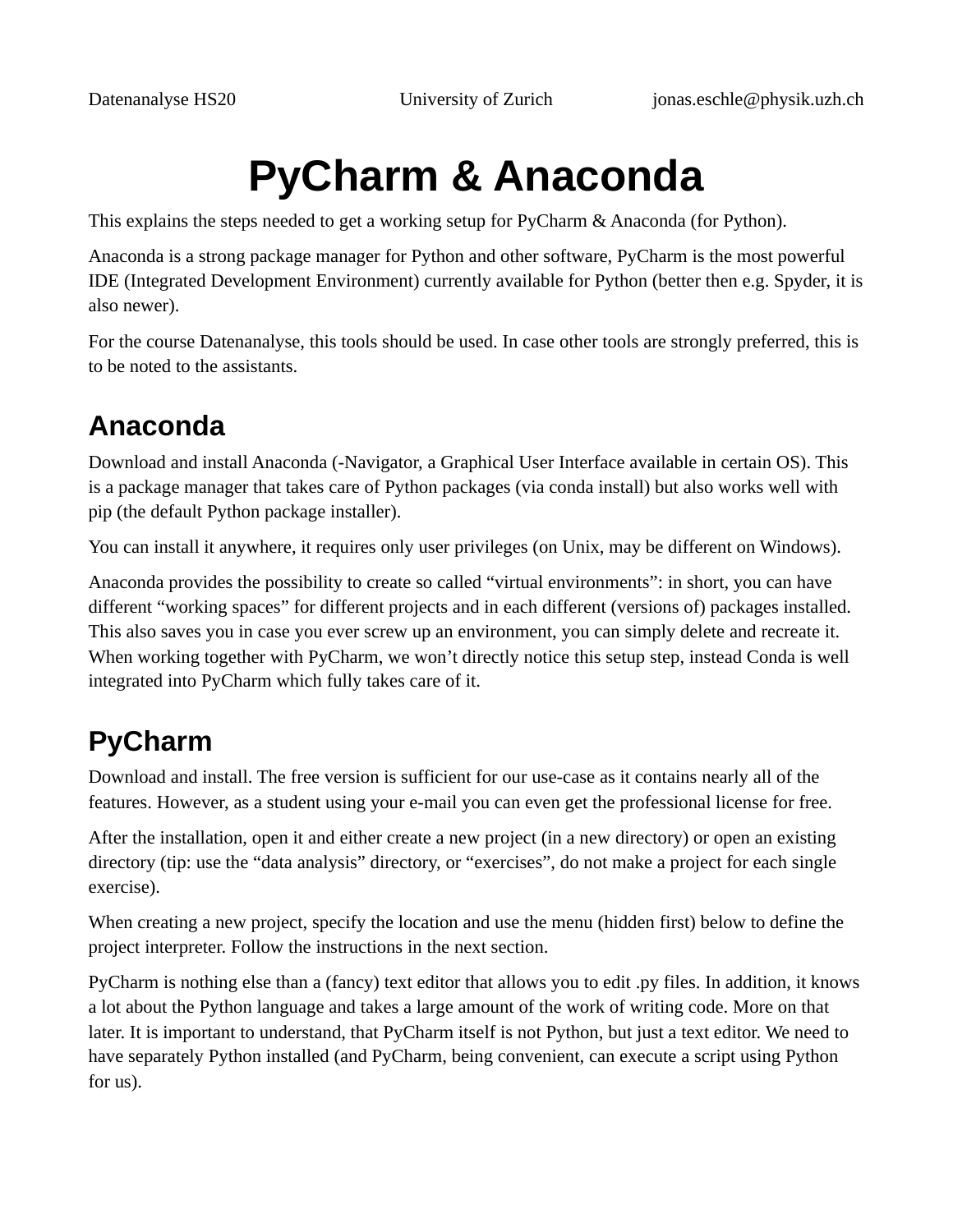If you have skipped specifying the interpreter in the new project or also to proceed after the creation in order to install more packages, you can go to "settings"→ "project" → "project interpreter", select from the drop-down menu of Python interpreters "show all" and then the "+" to add an interpreter. The following window should show up (with just the first environment, Python).

|                                                                                                                                                                                                                                                                       |                                                                                                                                                                                                                                                                                                                                                                                                                                                                                                                                                                                     | <b>Settings</b>             |                                  |                            |                              |
|-----------------------------------------------------------------------------------------------------------------------------------------------------------------------------------------------------------------------------------------------------------------------|-------------------------------------------------------------------------------------------------------------------------------------------------------------------------------------------------------------------------------------------------------------------------------------------------------------------------------------------------------------------------------------------------------------------------------------------------------------------------------------------------------------------------------------------------------------------------------------|-----------------------------|----------------------------------|----------------------------|------------------------------|
| $Q*$<br>Appearance & Behavio                                                                                                                                                                                                                                          | Project: zfit_repo > Project Interpreter                                                                                                                                                                                                                                                                                                                                                                                                                                                                                                                                            | <b>Project Interpreters</b> | the For current project          | ×                          | ☆<br>$\overline{\mathbf{v}}$ |
| <b>Keymap</b><br>$\triangleright$ Editor<br><b>Plugins</b><br>$\triangleright$ Version Control<br>Project: zfit_repo<br>Project Interpreter<br><b>Project Structure</b><br><b>Build, Execution, Depli</b><br><b>Languages &amp; Framewo</b><br>$\triangleright$ Tools | Python 3.7 /usr/bin/python3.7<br>O Python 3.7 (phasespace37) -/anaconda3/envs/phasespace37/bin/python<br>O Python 3.7 (stat402 37) ~/anaconda3/envs/stat402_37/bin/python<br>O Python 3.7 (zfit37) ~/anaconda3/envs/zfit37/bin/python<br>O Python 3.7 (zfit37bench) ~/anaconda3/envs/zfit37bench/bin/python<br>O Python 3.7 (zfit37phys) ~/anaconda3/envs/zfit37phys/bin/python<br>Python 3.7 (zfit37tf20) -/anaconda3/envs/zfit37tf20/bin/python<br>O Python 3.6 (kstll36) -/anaconda3/envs/kstll36/bin/python<br>O Python 3.6 (zfit36tf12) ~/anaconda3/envs/zfit36tf12/bin/python |                             |                                  | $\ddot{}$<br>on<br>۳<br>t. |                              |
|                                                                                                                                                                                                                                                                       | decorator                                                                                                                                                                                                                                                                                                                                                                                                                                                                                                                                                                           | $A$ $A$ $D$                 | OK<br>$\Delta$ $\Delta$ $\Omega$ | Cancel                     |                              |

#### **Setting up the interpreter**

On the left, click on "Conda Environment". On the right, select (or keep selected) "New environment", Python version should be 3.7. Check if "Conda executable" has a path (/home/.../anaconda3/bin/conda or similar). If it is empty, Anaconda was not installed

properly.

Click "Ok". The environment will now be created. Press again ok. Now we assume you are in the setting menu

|           | Q.                                 |                       | Project: zfit_repo > Project Interpreter                                              | <sup>®</sup> For current project |                |
|-----------|------------------------------------|-----------------------|---------------------------------------------------------------------------------------|----------------------------------|----------------|
|           | Appearance & Behavior              |                       | Project Interpreter: O Python 3.7 (zfit37tf20) ~/anaconda3/envs/zfit37tf20/bin/python |                                  | - 0            |
|           | <b>Keymap</b>                      |                       |                                                                                       |                                  |                |
|           | $\triangleright$ Editor            | Package               | Version                                                                               | <b>Latest version</b>            | $\ddot{}$      |
|           | <b>Plugins</b>                     | libgcc_mutex          | 0.1                                                                                   | 0.1                              |                |
|           | ▶ Version Control<br>$\mathbb{R}$  | absl-py               | 0.7.1                                                                                 | 0.7.1                            | $\overline{a}$ |
| ng        | Project: zfit_repo<br>$\Box$       | alabaster             | 0.7.12                                                                                | 0.7.12                           | $\circ$        |
|           | <b>Project Interpreter</b>         | apipkg                | 1.5                                                                                   | 1.5                              | $\odot$        |
|           | <b>Project Structure</b><br>$\Box$ | argh                  | 0.26.2                                                                                |                                  |                |
|           | Build, Execution, Deployment       | astor<br>atomicwrites | 0.8.0<br>1.3.0                                                                        | 0.8.0<br>1.3.0                   |                |
|           | ▶ Languages & Frameworks           | attrs                 | 19.1.0                                                                                | 19.1.0                           |                |
|           | $\triangleright$ Tools             | awkward               | 0.12.4                                                                                |                                  |                |
|           |                                    | babel                 | 2.7.0                                                                                 | 2.7.0                            |                |
|           |                                    | backcall              | 0.1.0                                                                                 | 0.1.0                            |                |
|           |                                    | blas                  | 1.0                                                                                   | 1.0                              |                |
|           |                                    | bleach                | 3.1.0                                                                                 | 3.1.0                            |                |
|           |                                    | bumpversion           | 0.5.3                                                                                 |                                  |                |
|           |                                    | ca-certificates       | 2019.5.15                                                                             | 2019.5.15                        |                |
|           |                                    | cachetools<br>certifi | 3.1.1                                                                                 |                                  |                |
|           |                                    | chardet               | 2019.6.16<br>3.0.4                                                                    | 2019.6.16<br>3.0.4               |                |
|           |                                    | ckmutil               | 0.3.2                                                                                 |                                  |                |
|           |                                    | cloudpickle           | 1.2.1                                                                                 | $-1.2.2$                         |                |
|           |                                    | colorlog              | 4.0.2                                                                                 |                                  |                |
|           |                                    |                       | $\overline{AB}$                                                                       | 452                              |                |
|           |                                    |                       | <b>Available Packages</b>                                                             |                                  |                |
| Q+        |                                    |                       |                                                                                       |                                  |                |
|           | anaconda_depends                   |                       | C<br><b>Description</b>                                                               |                                  |                |
|           | _ipyw_jlab_nb_ext_conf             |                       |                                                                                       |                                  |                |
|           | _libarchive_static_for_cph         |                       |                                                                                       |                                  |                |
|           | libgcc_mutex                       |                       |                                                                                       |                                  |                |
|           | low priority                       |                       |                                                                                       |                                  |                |
|           | _mutex_mxnet                       |                       |                                                                                       |                                  |                |
|           | _py-xgboost-mutex                  |                       |                                                                                       |                                  |                |
|           |                                    |                       |                                                                                       |                                  |                |
|           | pytorch select                     |                       |                                                                                       |                                  |                |
| r-mutex   |                                    |                       |                                                                                       |                                  |                |
|           | r-xgboost-mutex                    |                       |                                                                                       |                                  |                |
|           | tflow_1100_select                  |                       |                                                                                       |                                  |                |
|           | _tflow_180_select                  |                       |                                                                                       |                                  |                |
|           | tflow_190_select                   |                       |                                                                                       |                                  |                |
|           | tflow select                       |                       |                                                                                       |                                  |                |
| absl-py   |                                    |                       |                                                                                       |                                  |                |
| aenum     |                                    |                       |                                                                                       |                                  |                |
| affine    |                                    |                       |                                                                                       |                                  |                |
| agate     |                                    |                       |                                                                                       |                                  |                |
|           | agate-dbf                          |                       |                                                                                       |                                  |                |
|           | agate-excel                        |                       |                                                                                       |                                  |                |
| agate-sql |                                    |                       |                                                                                       |                                  |                |
|           | aiobotocore                        |                       |                                                                                       |                                  |                |
| aiofiles  |                                    |                       |                                                                                       |                                  |                |
| aiohttp   |                                    |                       |                                                                                       |                                  |                |
| alabaster |                                    |                       |                                                                                       |                                  |                |
|           |                                    |                       |                                                                                       |                                  |                |
| alembic   |                                    |                       | Specify version                                                                       |                                  |                |
|           | alsa-lib-cos6-i686                 |                       | Options                                                                               |                                  |                |
|           | alsa-lib-cos6-x86 64               |                       |                                                                                       |                                  |                |
|           | <b>Install Package</b>             |                       |                                                                                       |                                  |                |
|           | <b>Manage Repositories</b>         |                       |                                                                                       |                                  |                |

Click here on the "+", which opens a menu to install any package you need.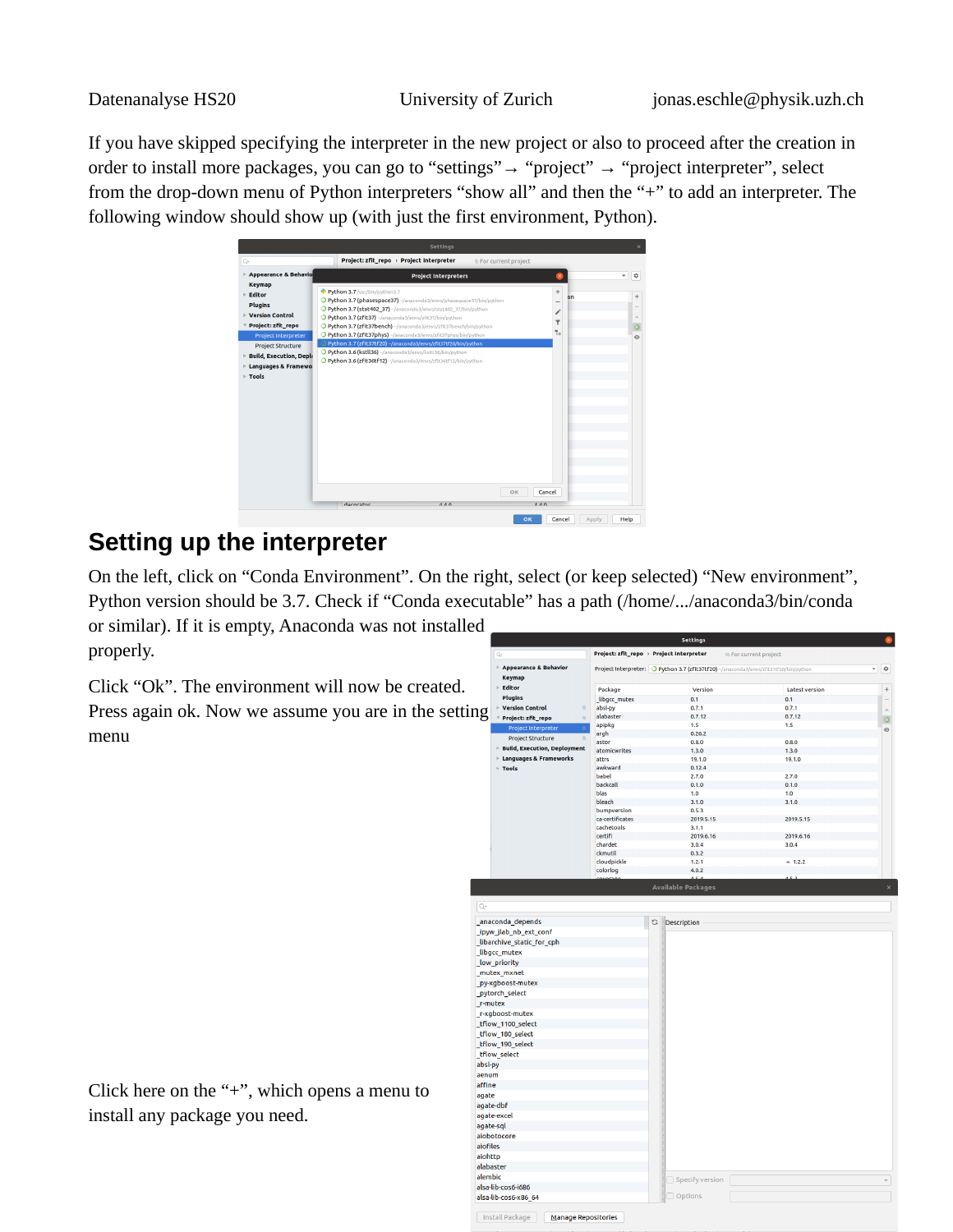In case it does not work, you can also go to the anaconda navigator and install packages from there.

### **Creating and executing code**

On the left side of the IDE, you should see a project navigator bar



Right-click on the folder that is there and create with "new" a new Python file (or open the folder by double-clicking and select an existing one). Start coding.

To execute the file, (usually required for the first time only), do a right-click on the file name (e.g. exercise1.py in this case) and on the drop-down menu select "run exercise1.py" (orange rectangle)

|                                                                                                                                           | exercises [~/Documents/uni/phd/lectures/likelihood_inference/exercises] - /exercise1.py                                                                                                                                                                                                                                                                                                                                                                                                                                                                                                                                                                                                                                                                                                                                                                                                                                                                                                                                                                                                                                                                                                                                                                                                                                                                                                                                                         |                            | $\blacksquare$<br>$\mathbf{R}$                                                                 |
|-------------------------------------------------------------------------------------------------------------------------------------------|-------------------------------------------------------------------------------------------------------------------------------------------------------------------------------------------------------------------------------------------------------------------------------------------------------------------------------------------------------------------------------------------------------------------------------------------------------------------------------------------------------------------------------------------------------------------------------------------------------------------------------------------------------------------------------------------------------------------------------------------------------------------------------------------------------------------------------------------------------------------------------------------------------------------------------------------------------------------------------------------------------------------------------------------------------------------------------------------------------------------------------------------------------------------------------------------------------------------------------------------------------------------------------------------------------------------------------------------------------------------------------------------------------------------------------------------------|----------------------------|------------------------------------------------------------------------------------------------|
|                                                                                                                                           | File Edit View Navigate Code Refactor Run Tools VCS Window Help                                                                                                                                                                                                                                                                                                                                                                                                                                                                                                                                                                                                                                                                                                                                                                                                                                                                                                                                                                                                                                                                                                                                                                                                                                                                                                                                                                                 |                            |                                                                                                |
| exercises exercise1.py                                                                                                                    |                                                                                                                                                                                                                                                                                                                                                                                                                                                                                                                                                                                                                                                                                                                                                                                                                                                                                                                                                                                                                                                                                                                                                                                                                                                                                                                                                                                                                                                 |                            | exercise1 $\rightarrow$ $\rightarrow$<br>$C$ $C$<br>$\overline{m}$<br>$\Omega$<br>$\mathbb{R}$ |
| $\bigoplus$ $\div$ $\bigcirc$<br>Project -                                                                                                | $\bullet$ exercise1.py                                                                                                                                                                                                                                                                                                                                                                                                                                                                                                                                                                                                                                                                                                                                                                                                                                                                                                                                                                                                                                                                                                                                                                                                                                                                                                                                                                                                                          | SciView: Data<br>Plots     | ☆ -                                                                                            |
| exercises -/Documents/                                                                                                                    |                                                                                                                                                                                                                                                                                                                                                                                                                                                                                                                                                                                                                                                                                                                                                                                                                                                                                                                                                                                                                                                                                                                                                                                                                                                                                                                                                                                                                                                 | $\bullet$ empty $\times$ + |                                                                                                |
| E Thuolect<br>exercise1.py<br>il hospital.csv<br><b>In External Libraries</b><br>$\triangleright$ $\triangleright$ Scratches and Consoles | import ite ools<br>import numpy as np<br>import tensorflow as tf<br>import matplotlib.pyplot as plt<br>import pandas as pd<br>R.<br>from tensorflow probability import bijectors as tfb<br>$\overline{7}$<br>$\mathbb{R}$<br>9<br>10<br>def plot weibull(kappa, sigma, n points=1000):<br>weibull = tfb.Weibull(scale=sigma, concentration=kappa)<br>11<br>$12$<br>13 <sup>°</sup><br>$x = tf,$ linspace(0., 10., n points)<br>$v = weight(1, forward(x))$<br>14<br>15<br>title - f"weibull: kappa={kappa}, sigma={sigma}"<br>16<br>plt.figure(title)<br>$17$<br>plt.plot(x, y)<br>18<br>plt.title(title)<br>19<br>plt.vlabel("pdf")<br>20<br>21<br>22<br>23<br>def problem1():<br>24<br>kappas = (0.5, 1., 1.5, 5.)<br>25<br>signas = $(1., 1.5, 2.)$<br>for kappa, signa in itertools.product(kappas, signas):<br>26<br>plot weibull(kappa, signa)<br>27<br>28<br>29<br>def problem2():<br>30<br>data = pd.read csv("hospital.csv")<br>31<br>all positive = $all(data['stay'] > = 0)$<br>32<br>print("Poisson can explain on first order, it can be seen as there is everyday a certain chance that you 'heal'")<br>33<br>print(f"stay all are positive: {all positive}"<br>34<br>f"\nThis is good since the poisson distribution is not defined for negative numbers; it's a counting")<br>35<br>36<br>37<br>38<br>39<br>if name == " main ";<br>40 P<br># problem1()<br>41<br>problem <sub>2()</sub><br>42<br>43<br>plt.show()<br>44.<br>45 |                            | Nothing to show                                                                                |
| A 2-Favories = 2-Structure                                                                                                                |                                                                                                                                                                                                                                                                                                                                                                                                                                                                                                                                                                                                                                                                                                                                                                                                                                                                                                                                                                                                                                                                                                                                                                                                                                                                                                                                                                                                                                                 |                            | Format:                                                                                        |